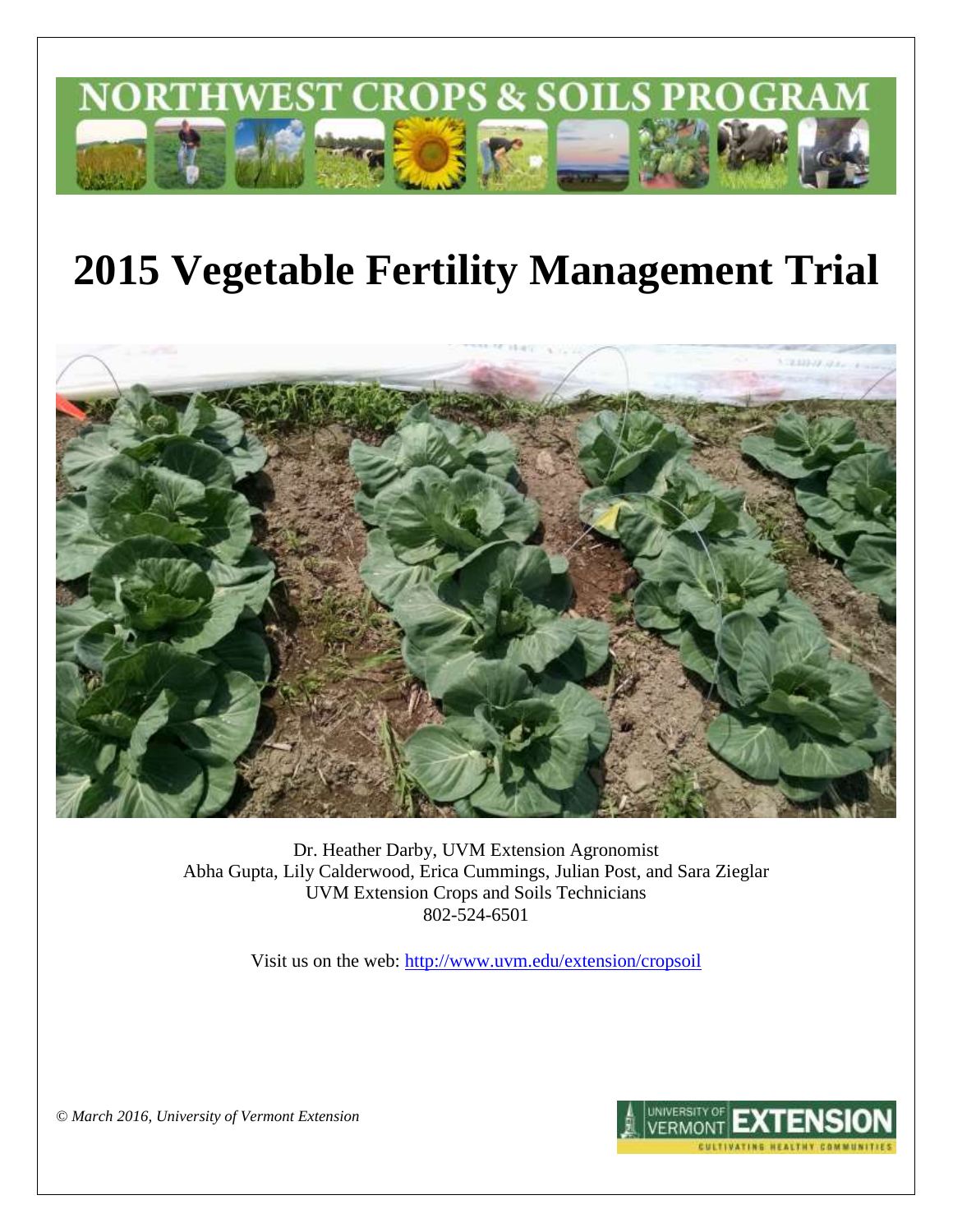#### **2015 VEGETABLE FERTILITY MANAGEMENT TRIAL**

Dr. Heather Darby, University of Vermont Extension heather.darby[at]uvm.edu

## **INTRODUCTION**

Many organic vegetable producers have been relying heavily on livestock composts as a source of fertility on farm. Often, high rates of compost are applied to meet the nitrogen (N) needs of crops. When this strategy is implemented it can lead to over application of phosphorus (P) and potassium (K). As an example, a grower may apply poultry manure at 6 tons  $ac^{-1}$ for 3 consecutive years. This contributes 225 lbs  $ac^{-1}$  of P per year, where vegetable crop removal of P ranges from 10-80 lbs ac<sup>-1</sup> per season. In this scenario, there is an over application of P, leading to an excess of 900 lbs ac<sup>-1</sup> in 3 years in cases where the soil already had sufficient P levels. After multiple seasons of using composts, P levels may accumulate in the soil to the point where applying additional P poses an environmental risk to nearby waterways. Phosphorus loading and associated risk depends on soil type, slope, and proximity to water. However, with impending water quality regulations, farmers will be required to account for their nutrient balance.

There are few alternative fertilizer options for organic growers that primarily provide N with limited P and K. Sodium nitrate (SN), also known as Chilean nitrate, is a high N fertilizer that is mined from natural deposits of caliche ore found in the Atacama Desert of northern Chile. Organic growers have been attracted to SN because its N is 100% plant available, even in cold, early season soils, which makes SN especially desirable in regions with cool spring weather, like Vermont. There are few alternative, organic options that can quickly provide N to plants.

SN has been a highly valued fertilizer for organic growers, however, it may be less available as an organic option in the future. The goal of this research project was to evaluate the advantages of using SN and blood meal, another organicapproved N fertilizer alternative, in cool, early season soils for heavy N feeding vegetable crops. The two crops studied were sweet corn and cabbage. Sweet corn was chosen because it has difficulty germinating in cold soils without threat of fungal damage. Cabbage was chosen since many organic vegetable producers grow it as an early season, spring planted crop.

# **MATERIALS AND METHODS**

The trial was conducted at Borderview Research Farm in Alburgh, VT. The experimental design was a randomized complete block with four replications for both crops. The cabbage variety, 'Farao,' was transplanted on 7-May. The sweet corn variety, 'My Fair Lady,' was seeded on 29-May. Plots were 5' x 10' for the cabbage and 10' x 20' for the sweet corn. Cabbage was spaced 30" between rows and 12" within the row. Sweet corn was thinned to 22,000 seeds/acre. The previous crop was flax. The field was rototilled prior to planting using a skid steer. General plot management is listed in Table 1.

Main plots were fertilizer treatments of 1) SN (16-0-0) as starter fertilizer to meet 20% of the N needs and Kreher's poultry manure (5-4-3) to meet the remaining 80% of the N needs, 2) blood meal (12-0-0) as starter fertilizer to meet 20% of the N needs and Kreher's poultry manure to meet the remaining 80% of the N needs, and 3) a control of Kreher's composted poultry manure alone to meet 100% of the N needs (see Tables 2 and 3 for fertilizer rates). The third treatment was considered a grower control, representing poultry manure application rates commonly used on organic vegetable operations in VT. Poultry manure was applied and incorporated on 5-May. SN and blood meal starter fertilizer was incorporated around the base of each plant during cabbage transplant (7-May) and at the V1 stage for sweet corn (15-Jun). Fertilizer rates were adjusted based off of estimated plant available N (PAN) rates at 70 days, which were determined from a lab incubation study. Blood meal has 53.2% PAN, SN has 84.1% PAN, and Kreher's composted poultry manure has 23.4% PAN at 70 days after incorporation.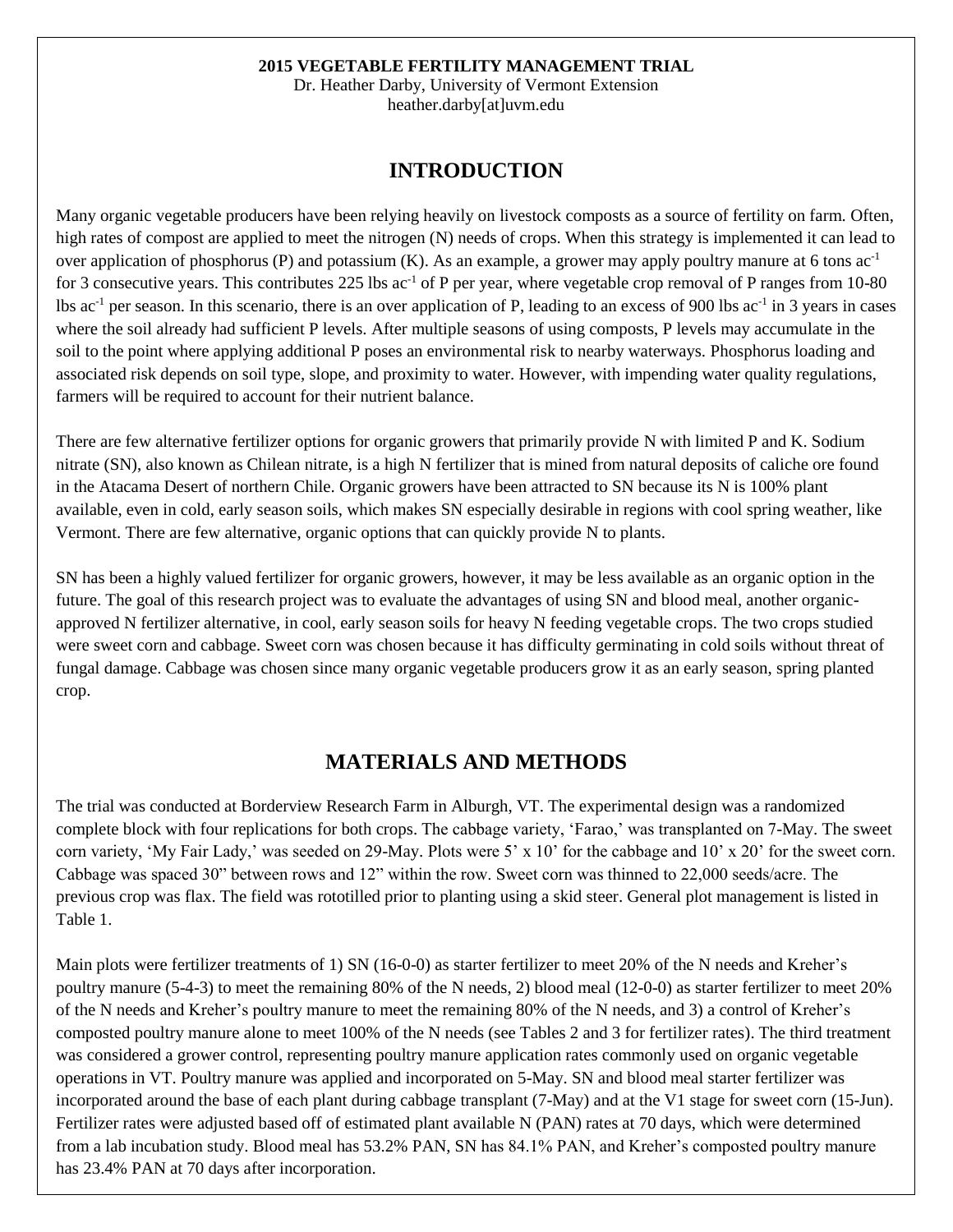For both crops, soil nitrate samples were taken every two weeks until harvest. Soil temperature was continuously measured after seeding and transplanting and soil moisture was measured weekly. The cupping date for cabbage (start of head formation) was 12-Jun (Table 2). The middle four heads of cabbage per plot were harvested by hand on 2-Jul. At harvest, the following quality standards were measured: uniformity was measured visually over the entire plot to estimate whether all the heads were maturing at the same time and whether there were abnormalities, using a 1 (low uniformity) - 9 (high uniformity) scale; head solidity was measured visually and by touch over the four middle heads, using a 1 (less solid) – 9 (more solid) scale; weight of each head harvested was measured; leaf thickness of the outer, wrapper leaf was measured for each harvested head using a digital caliper; tipburn was measured by cutting each head longitudinally and examining the young, inner leaves for necrotic margins and noted as either present or absent; and percent moisture was measured by sampling approximately 1 cup of each of the four heads harvested, chopping the cabbage in a food processor, and then taking approximately  $\frac{1}{2}$  cup of the chopped cabbage to weigh before and after drying in an oven.

The corn tasseling date was 31-Jul and the silking date was 2-Aug for sweet corn in all treatments (Table 3). Just prior to harvest, populations were counted and plant height and ear height were measured from the middle two rows only. Sweet corn was harvested by hand on 24-Aug from the middle two rows. At harvest, stalk nitrate was measured by taking 8" stalk samples 6" above the ground level. Samples were sent to Dairy One laboratory for analysis. Percent moisture was measured by shaving kernels off of 3 ears per plot, making a slurry of the kernels in a food processor, and then taking approximately ¼ cup of the slurry to weigh before and after drying in a microwave. The number of ears in the middle two rows of corn was recorded. Also, the ear length, ear diameter, length of unfilled tip, husked corn ear weight, and unhusked corn ear weight were measured for 10 randomly selected ears from the middle two rows of corn per plot. Northern corn leaf blight and rust were measured visually over the middle two rows of corn and rated on a 0-5 disease severity scale.

Results were analyzed with an analysis of variance in SAS (Cary, NC). The Least Significant Difference (LSD) procedure was used to separate cultivar means when the F-test was significant ( $p < 0.10$ ).

|                          | <b>Borderview Research Farm</b> |  |
|--------------------------|---------------------------------|--|
| <b>Trial Information</b> | Alburgh, VT                     |  |
|                          | Nellis silt loam                |  |
|                          | $3-8\%$ slope                   |  |
| Soil Type                | Covington silty clay loam       |  |
|                          | $0-3\%$ slope                   |  |
| Previous crop            | Flax                            |  |
| Tillage methods          | Rototiller                      |  |

## **Table 1. General plot management, 2015.**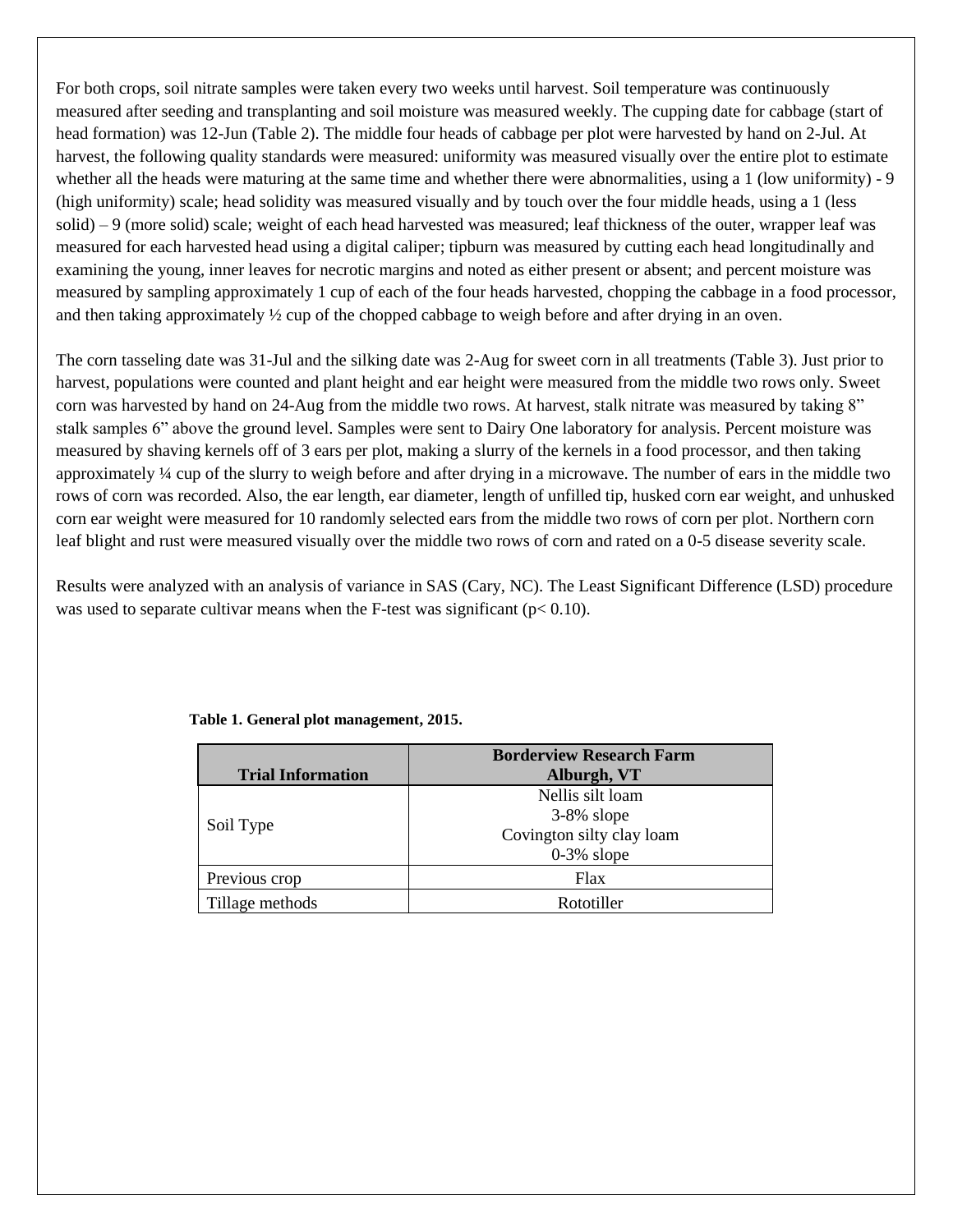|                              | <b>Borderview Research Farm</b>                                                                                                                                                                                                                          |  |  |
|------------------------------|----------------------------------------------------------------------------------------------------------------------------------------------------------------------------------------------------------------------------------------------------------|--|--|
| <b>Cabbage Information</b>   | Alburgh, VT                                                                                                                                                                                                                                              |  |  |
| Variety                      | Farao                                                                                                                                                                                                                                                    |  |  |
| Nutrient requirements        | 160 lbs $ac^{-1}$ nitrogen                                                                                                                                                                                                                               |  |  |
|                              | Treatment 1: Sodium nitrate as a starter fertilizer<br>Sodium nitrate $(16-0-0)$ 237.8 lbs ac <sup>-1</sup><br>Poultry manure (5-4-3) 10940.2 lbs ac <sup>-1</sup><br>Boron: $2 \text{ lbs } ac^{-1}$<br>Treatment 2: Blood meal as a starter fertilizer |  |  |
| <b>Fertilizer Treatments</b> | Blood meal $(12-0-0)$ 501.3 lbs ac <sup>-1</sup><br>Poultry manure $(5-4-3)$ 10940.2 lbs ac <sup>-1</sup><br>Boron: 2 lbs $ac^{-1}$<br>Treatment 3: No starter fertilizer                                                                                |  |  |
|                              | Poultry manure (5-4-3) 13675.2 lbs ac <sup>-1</sup><br>Boron: $2 \text{ lbs } ac^{-1}$                                                                                                                                                                   |  |  |
| Planting dates               | 7-May                                                                                                                                                                                                                                                    |  |  |
| Fertilizer dates             | 5-May poultry manure<br>7-May blood meal, sodium nitrate, boron                                                                                                                                                                                          |  |  |
| Cupping date                 | $12-Jun$                                                                                                                                                                                                                                                 |  |  |
| Harvest date                 | $2-Jul$                                                                                                                                                                                                                                                  |  |  |
| Plant spacing                | 30" x 12"                                                                                                                                                                                                                                                |  |  |

## **Table 2. Cabbage plot information, 2015.**

#### **Table 3. Sweet corn plot information, 2015.**

|                               | <b>Borderview Research Farm</b>                                                                                                                             |  |  |
|-------------------------------|-------------------------------------------------------------------------------------------------------------------------------------------------------------|--|--|
| <b>Sweet Corn Information</b> | Alburgh, VT                                                                                                                                                 |  |  |
| Variety                       | My Fair Lady                                                                                                                                                |  |  |
| Nutrient requirements         | 115 lbs $ac^{-1}$ nitrogen                                                                                                                                  |  |  |
|                               | Treatment 1: Sodium nitrate as a starter fertilizer                                                                                                         |  |  |
|                               | Sodium nitrate $(16-0-0)$ 170.9 lbs ac <sup>-1</sup>                                                                                                        |  |  |
|                               | Poultry manure $(5-4-3)$ 7863.2 lbs ac <sup>-1</sup>                                                                                                        |  |  |
| <b>Fertilizer Treatments</b>  | Treatment 2: Blood meal as a starter fertilizer<br>Blood meal $(12-0-0)$ 360.3 lbs ac <sup>-1</sup><br>Poultry manure $(5-4-3)$ 7863.2 lbs ac <sup>-1</sup> |  |  |
|                               | Treatment 3: No starter fertilizer                                                                                                                          |  |  |
|                               | Poultry manure $(5-4-3)$ 13675.2 lbs ac <sup>-1</sup>                                                                                                       |  |  |
| Planting dates                | 7-May, reseeded 29-May                                                                                                                                      |  |  |
| Fertilizer dates              | 5-May poultry manure                                                                                                                                        |  |  |
|                               | 15-Jun blood meal, sodium nitrate, boron                                                                                                                    |  |  |
| Tasseling date                | $31-Jul$                                                                                                                                                    |  |  |
| Silking date                  | $2-Aug$                                                                                                                                                     |  |  |
| Harvest date                  | $24-Aug$                                                                                                                                                    |  |  |
| Plant spacing                 | 22,000 seeds $ac^{-1}$                                                                                                                                      |  |  |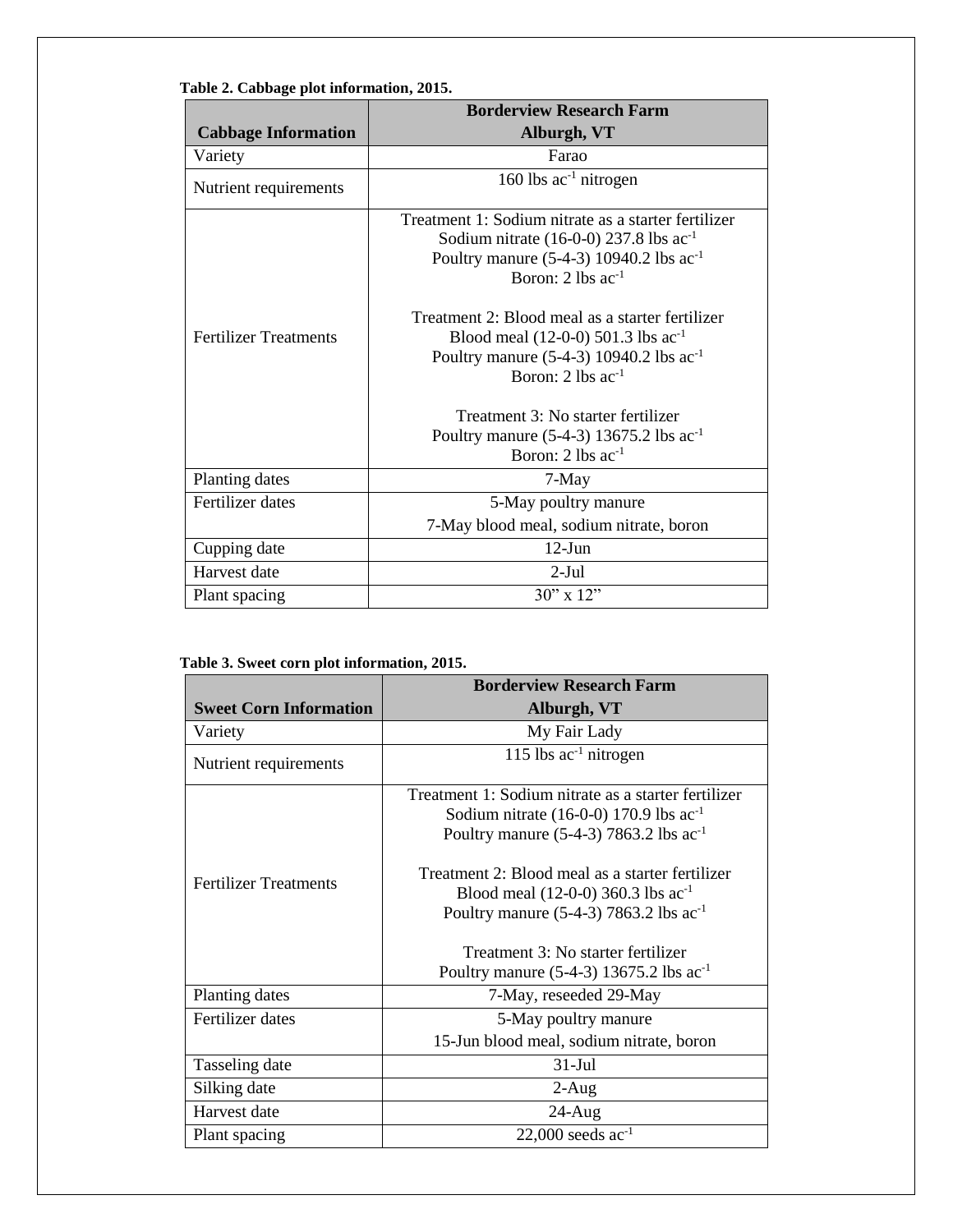Variations in yield and quality can occur because of variations in genetics, soil, weather and other growing conditions. Statistical analysis makes it possible to determine whether a difference among varieties is real, or whether it might have occurred due to other variations in the field. At the bottom of each table, a LSD value is presented for each variable (i.e. yield). Least Significant differences (LSD's) at the 10% level of probability are shown. Where the difference between two treatments within a column is equal to or greater than the LSD value at the bottom of the column, you can be sure in 9 out of 10 chances that there is a real difference between the two varieties. Treatments that were not significantly lower in performance than the highest value in a particular column are indicated with an asterisk. In the example below, A is significantly different from C but not from B. The difference between A and B is equal to 1.5, which is less than the LSD value of 2.0. This means that these varieties did not differ in yield. The difference between A and C is equal to 3.0, which is greater than the LSD value of 2.0. This means that the yields of these varieties were significantly different from one another. The asterisk indicates that B was not significantly lower than the top yielding variety.

| <b>Variety</b> | Yield  |
|----------------|--------|
| A              | 6.0    |
| B              | $7.5*$ |
| C              | ዓ በ*   |
| <b>LSD</b>     | 2.0    |

# **RESULTS AND DISCUSSION**

The soil where this experiment took place had a pH of 7.8, organic matter at 4.0%, an optimum level of P at 5.8 ppm, and a medium level of K at 77 ppm.

Seasonal precipitation and temperature was recorded with a Davis Instrument Vantage Pro2 weather station, equipped with a WeatherLink data logger at Borderview Research Farm in Alburgh, VT. June was a wet month with 2.73 more inches of precipitation than normal (Table 4, Figure 2). The remainder of summer was relatively dry with 6.61 fewer inches of precipitation than normal over July and August. Temperature varied with May being much warmer than the 30 year average. Overall, there were an accumulated 2053 Growing Degree Days (GDDs) April – August (Figure 1), approximately 159 more than the historical average.

| Alburgh, VT                         | April   | May     | June   | July    | <b>August</b> |
|-------------------------------------|---------|---------|--------|---------|---------------|
| Average temperature $({}^{\circ}F)$ | 43.4    | 61.9    | 63.1   | 70.0    | 69.7          |
| Departure from normal               | $-1.4$  | 5.5     | $-2.7$ | $-0.6$  | 0.9           |
|                                     |         |         |        |         |               |
| Precipitation (inches)              | 0.09    | 1.94    | 6.42   | 1.45    | 0.00          |
| Departure from normal               | $-2.73$ | $-1.51$ | 2.73   | $-2.70$ | $-3.91$       |
|                                     |         |         |        |         |               |
| Growing Degree Days (base 50°F)     | 22      | 376     | 399    | 630     | 626           |
| Departure from normal               | 22      | 177     | $-75$  | $-10$   | 45            |

**Table 4. Seasonal weather data<sup>1</sup> collected in Alburgh, VT, 2015.**

<sup>1</sup>Based on weather data from a Davis Instruments Vantage Pro2 with WeatherLink data logger.

Historical averages are for 30 years of NOAA data (1981-2010) from Burlington, VT.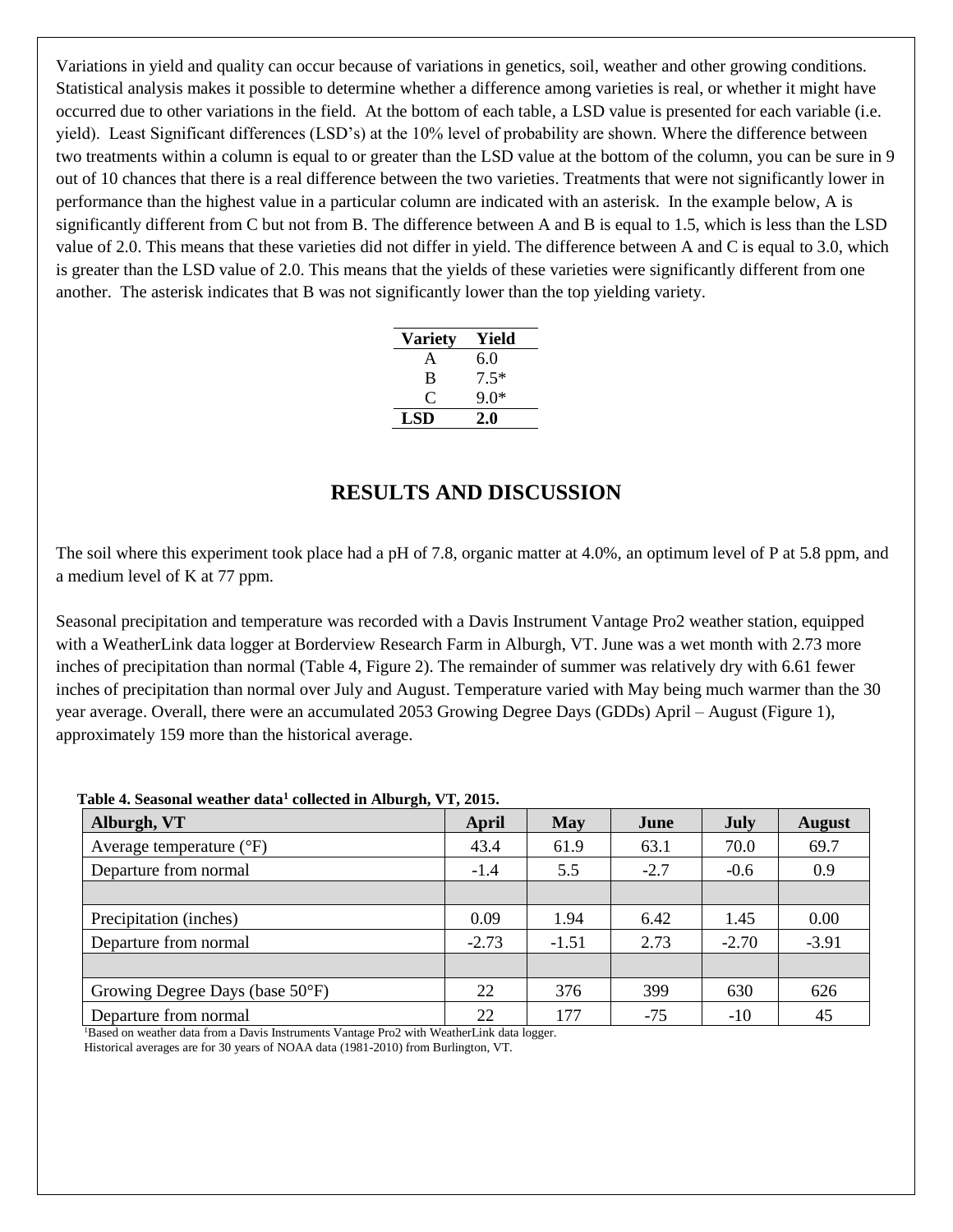



**Figure 2. Seasonal precipitation information, Alburgh, VT, 2015.**

## **Cabbage Trial**

Uniformity, tipburn, solidity, percent moisture, and average leaf thickness showed no significant difference between treatments (Table 5). The fertility treatments did not significantly impact cabbage yield (Table 6).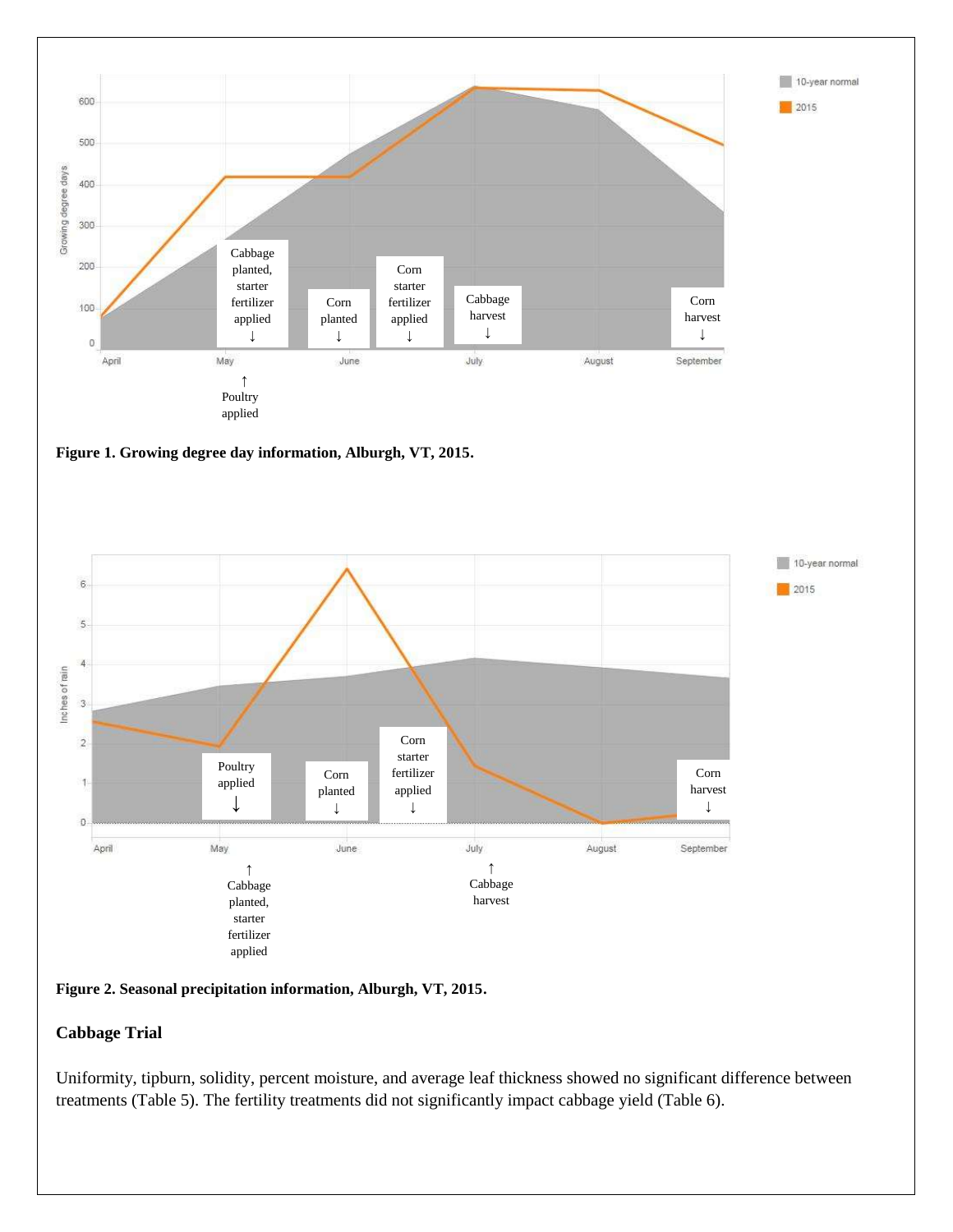## **Table 5. Cabbage harvest quality data, Alburgh, VT, 2015.**

| <b>Treatment</b> | <b>Uniformity</b>      | <b>Tipburn</b>     | <b>Solidity</b>         | <b>Moisture</b> | <b>Leaf thickness</b> |
|------------------|------------------------|--------------------|-------------------------|-----------------|-----------------------|
|                  | $1 = low$ , $9 = high$ | $1=$ present, $0=$ | $1 =$ less dense, $9 =$ | $\frac{6}{9}$   | micrometer            |
|                  |                        | absent             | more dense              |                 |                       |
|                  |                        | 0.00               | 6.0                     | 85.7            | 219                   |
|                  | 7.5                    | 0.06               | 6.0                     | 85.5            | 219                   |
|                  | 7.3                    | 0.00               | 5.5                     | 85.2            | 219                   |
| p-value          | 0.87                   | 0.44               | 0.88                    | 0.59            | 0.56                  |
| LSD(0.10)        | <b>NS</b>              | NS                 | <b>NS</b>               | <b>NS</b>       | <b>NS</b>             |

NS – There was no statistical difference between treatments in a particular column (p=0.10).

## **Table 6. Cabbage harvest yield data, Alburgh, VT, 2015.**

| <b>Treatment</b> | $\sim$ $\sim$ $\sim$<br>Average head weight | <b>Yield</b>    |
|------------------|---------------------------------------------|-----------------|
|                  | <b>lbs</b>                                  | wet tons $ac-1$ |
|                  | 3.8                                         | 26.5            |
|                  | 4.0                                         | 27.8            |
|                  | 3.4                                         | 23.7            |
| p-value          | 0.14                                        | 0.14            |
| LSD(0.10)        | <b>NS</b>                                   | <b>NS</b>       |

NS – There was no statistical difference between treatments in a particular column (p=0.10).

## **Sweet Corn Trial**

Husked/unhusked weight per ear, ear length, ear height, ear diameter, unfilled tip length, plant height, percent moisture, uniformity, rust, and Northern corn leaf blight showed no significant difference between treatments (Tables 7 & 8). The number of harvested ears and yield did not differ significantly between fertilizer treatments in the sweet corn (Table 9). The population per acre was significantly lower for treatment 1, using sodium nitrate, and closer to the targeted 22000 seeds ac-1, as compared to the blood meal (treatment 2) and control (treatment 3) (Table 9). The corn stalk nitrate in the blood meal was significantly lower than the control, however, the control did not differ significantly from the SN treatment (Table 9, Figure 3).

| <b>Treatment</b> | <b>Husked</b><br>weight per ear | <b>Unhusked</b><br>weight per ear | Ear<br>length | Ear<br>height | Ear<br>diameter | <b>Unfilled</b><br>tip |
|------------------|---------------------------------|-----------------------------------|---------------|---------------|-----------------|------------------------|
|                  | <b>lbs</b>                      | Lbs                               | $\mathbf{cm}$ | $\mathbf{cm}$ | $\mathbf{cm}$   | $\mathbf{cm}$          |
| 1                | 0.69                            | 0.52                              | 18.6          | 51            | 4.6             | 1.9                    |
| $\overline{2}$   | 0.71                            | 0.54                              | 18.8          | 56            | 4.6             | 2.0                    |
| 3                | 0.72                            | 0.55                              | 18.9          | 53            | 4.6             | 2.1                    |
| p-value          | 0.43                            | 0.54                              | 0.43          | 0.68          | 0.97            | 0.64                   |
| LSD(0.10)        | <b>NS</b>                       | <b>NS</b>                         | <b>NS</b>     | <b>NS</b>     | <b>NS</b>       | <b>NS</b>              |

#### **Table 7. Sweet corn harvest quality data, Alburgh, VT, 2015.**

 $NS$  – There was no statistical difference between treatments in a particular column (p=0.10).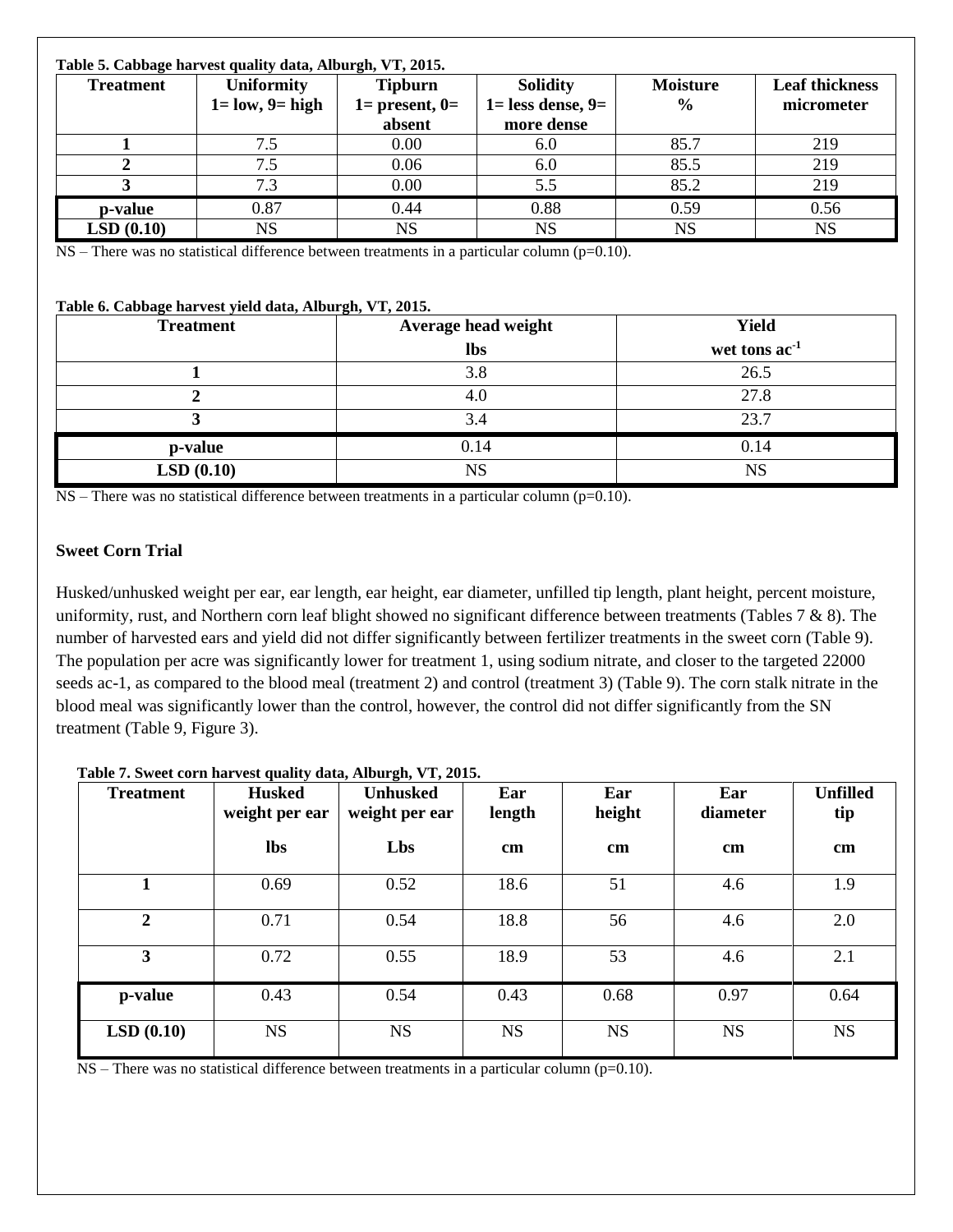| <b>Treatment</b>        | <b>Plant height</b><br>cm | <b>Moisture</b><br>$\frac{0}{0}$ | <b>Uniformity</b><br>$1 = low$ , $9 = high$ | <b>Rust</b><br>0=less severe,<br>5=more severe | Northern corn<br>leaf blight<br>0=less severe,<br>5=more severe |
|-------------------------|---------------------------|----------------------------------|---------------------------------------------|------------------------------------------------|-----------------------------------------------------------------|
| 1                       | 211                       | 69.5                             | 4.8                                         | 1.0                                            | 0.3                                                             |
| $\overline{2}$          | 205                       | 70.1                             | 4.5                                         | 1.0                                            | 0.0                                                             |
| $\overline{\mathbf{3}}$ | 209                       | 69.1                             | 5.3                                         | 1.3                                            | 0.0                                                             |
| p-value                 | 0.67                      | 0.88                             | 0.83                                        | 0.44                                           | 0.44                                                            |
| LSD(0.10)               | <b>NS</b>                 | <b>NS</b>                        | <b>NS</b>                                   | <b>NS</b>                                      | <b>NS</b>                                                       |

NS – There was no statistical difference between treatments in a particular column (p=0.10).

## **Table 9. Sweet corn harvest data, Alburgh, VT, 2015.**

| <b>Treatment</b> | <b>Harvested ears</b> | <b>Harvest population</b> | <b>Yield</b> | <b>Stalk nitrate</b> |
|------------------|-----------------------|---------------------------|--------------|----------------------|
|                  | $plot-1$              | $ac-1$                    | tons $ac-1$  | ppm                  |
|                  | 32                    | 20909                     | 4.5          | 1796                 |
|                  | 38                    | 27878                     | 5.8          | 1250                 |
|                  | 4 I                   | 26354                     | 6.3          | 2490                 |
| p-value          | 0.27                  | 0.09                      | 0.16         | 0.04                 |
| LSD(0.10)        | $_{\rm NS}$           | 5349                      | <b>NS</b>    | 718                  |

NS – There was no statistical difference between treatments in a particular column (p=0.10).



**Figure 3. Sweet corn stalk nitrate, Alburgh, VT. Treatments with the same letter did not differ significantly from each other.**